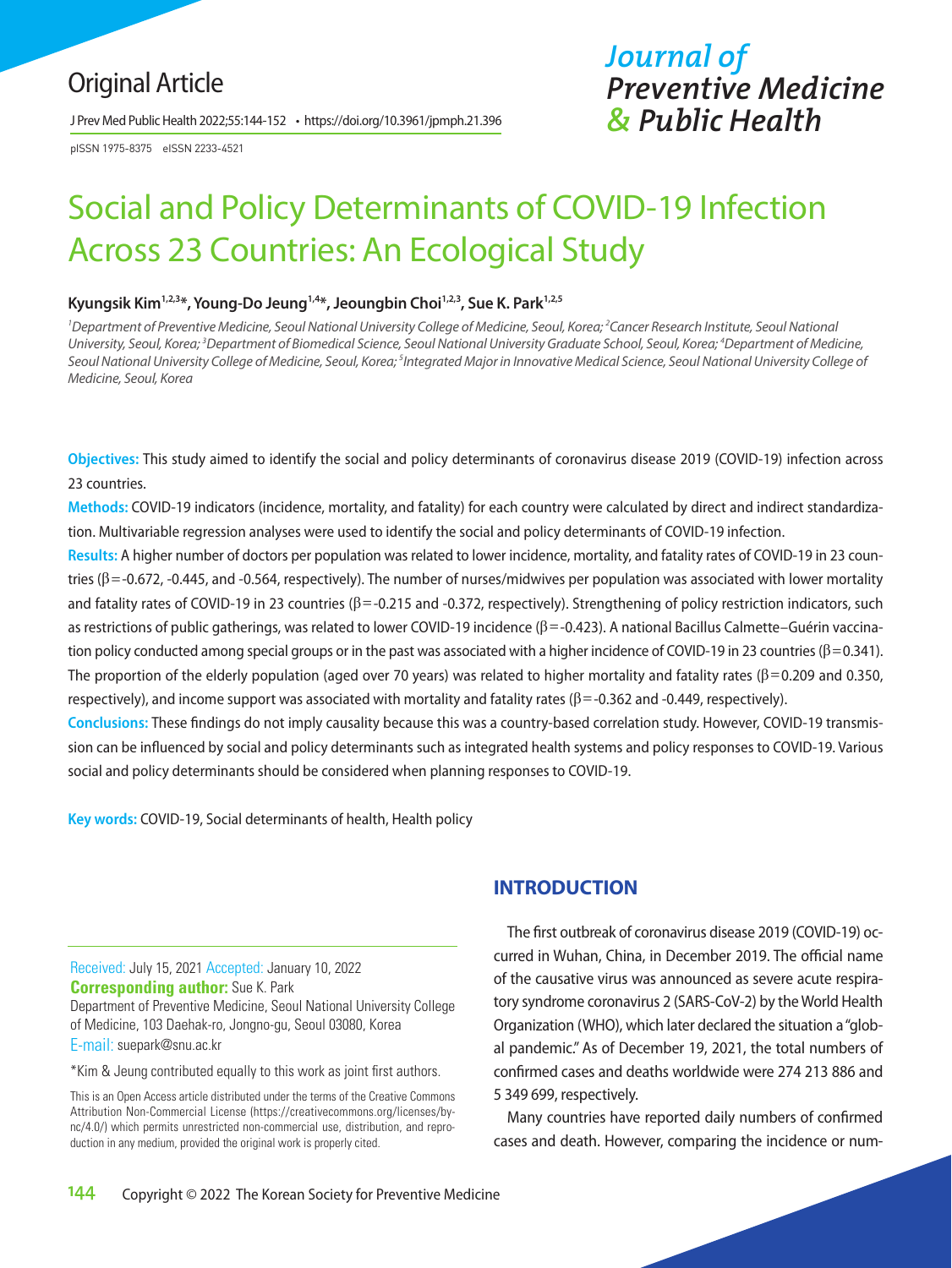ber of deaths without considering the different demographic structures in each country could lead to misinterpretation. Considering trends in COVID-19 infections from the first wave of the outbreak to now, there have been increases in secondary and tertiary infections. In addition, only a few studies have considered the population distribution and social and policy responses to COVID-19 infections in various countries. Therefore, this study aimed to assess the relationship between various social and policy determinants and COVID-19 infection indicators.

We assumed that the COVID-19 infection patterns would differ according to each country's social factors, governmental policies related to the health system and medical care, and governmental policy response against COVID-19. Thus, we examined the relationship between COVID-19 infection indicators and countries' social and policy determinants. This is a country-based ecological study; the findings are simple correlations and do not imply a factor-outcome causal association.

### **METHODS**

#### **Study Population**

Member and non-member countries of the Organization for Economic Cooperation and Development (OECD) were selected separately. The inclusion criteria were: (1) countries where the numbers of COVID-19 cases and deaths were reported for specific 10-year age groups and (2) countries wherein the incidence and deaths were reported on a regular basis. Among the 37 countries of the OECD, 9 countries (United Kingdom, Ireland, Turkey, Hungary, Greece, Slovakia, Latvia, Slovenia, and Lithuania) that did not meet the inclusion criteria were excluded. Belgium was also excluded because of the use of different age categories, and 9 countries that only confirmed incidence (Israel, Iceland, Estonia, and New Zealand) or deaths (Poland, Spain, France, Colombia, and Luxembourg) were excluded.

Several non-OECD countries were excluded due to the low total number of confirmed cases (<100) or deaths (<50) as of September 1, 2020. The number of incident cases and deaths from COVID-19 by 10-year age intervals was obtained from each country's official COVID-19 websites (Supplemental Material 1). After September 2020, new COVID-19 cases and deaths by age group in 8 countries had not been disclosed on their official websites in some countries. Therefore, standardization for 23 countries was carried out only with the results until September 2020. Additionally, 5 non-member countries of the OECD (Cuba, Nepal, Bangladesh, the Philippines, and Romania) were included. Therefore, 23 countries were included in the study (18 OECD and 5 non-OECD countries).

In 19 countries, the 10-year specific age groups (0-9, 10-19, 20-29, 30-39, 40-49, 50-59, 60-69, 70-79, and ≥80 years) included. In contrast, in Nepal, Austria, the Czech Republic, and the United States, the youngest group comprised patients who were 0-14 years, and the 10-year specific age groups (0-14, 15-24, 25-34, 35-44, 45-54, 55-64, 65-74, 76-84, and ≥85 years) included. The fatality rate for each country was defined as the number of deaths per incident COVID-19 case.

#### **Data Collection**

As surrogate social determinants for each country, the following variables were selected: the Human Development Index (HDI, 2018); gross national income (US\$ per capita, 2018); infant mortality rate (per 1000 live births, 2010-2015); the elderly population (the proportion [%] of individuals aged ≥70 years); health-adjusted life expectancy (HALE; years, 2016); the age-standardized prevalence rates of hypertension (%, at age  $\geq$  18 years, 2015), obesity (%, at age  $\geq$  18 years, 2016), and tobacco smoking (%, at age  $\geq$  15 years, 2018); alcohol consumption (pure alcohol liters/capita, at age  $\geq$  15 years, 2018); and the probability of dying from 4 major non-communicable diseases (NCDs; cancer, cardiovascular diseases, diabetes mellitus, and chronic respiratory diseases, 2016). As surrogate governmental policy determinants in the health system and medical care, the following variables were selected: the number of medical doctors (per 10 000 persons, 2010-2018) and the number of nurses/midwives (per 10 000 persons), domestic general government health expenditure (GGHE, 2017), universal health care service coverage index (UHCI, 2017), and Bacillus Calmette–Guérin (BCG) vaccination policy (2020) [1-4]. As surrogate governmental policy determinants, the following variables related to national measures or the governmental response against COVID-19: school closures, workplace closures, cancellation of public events; restrictions on public gatherings, closures of public transport, stay-at-home requirements, public information campaigns, restrictions on internal movements, international travel controls, COVID-19 testing policy, the extent of contact tracing, and 2 composite indices (the government response stringency index and the containment and health index). The type, status, and application date of social and policy factors in each country are presented in Supplemental Materials 2-4 [1-5].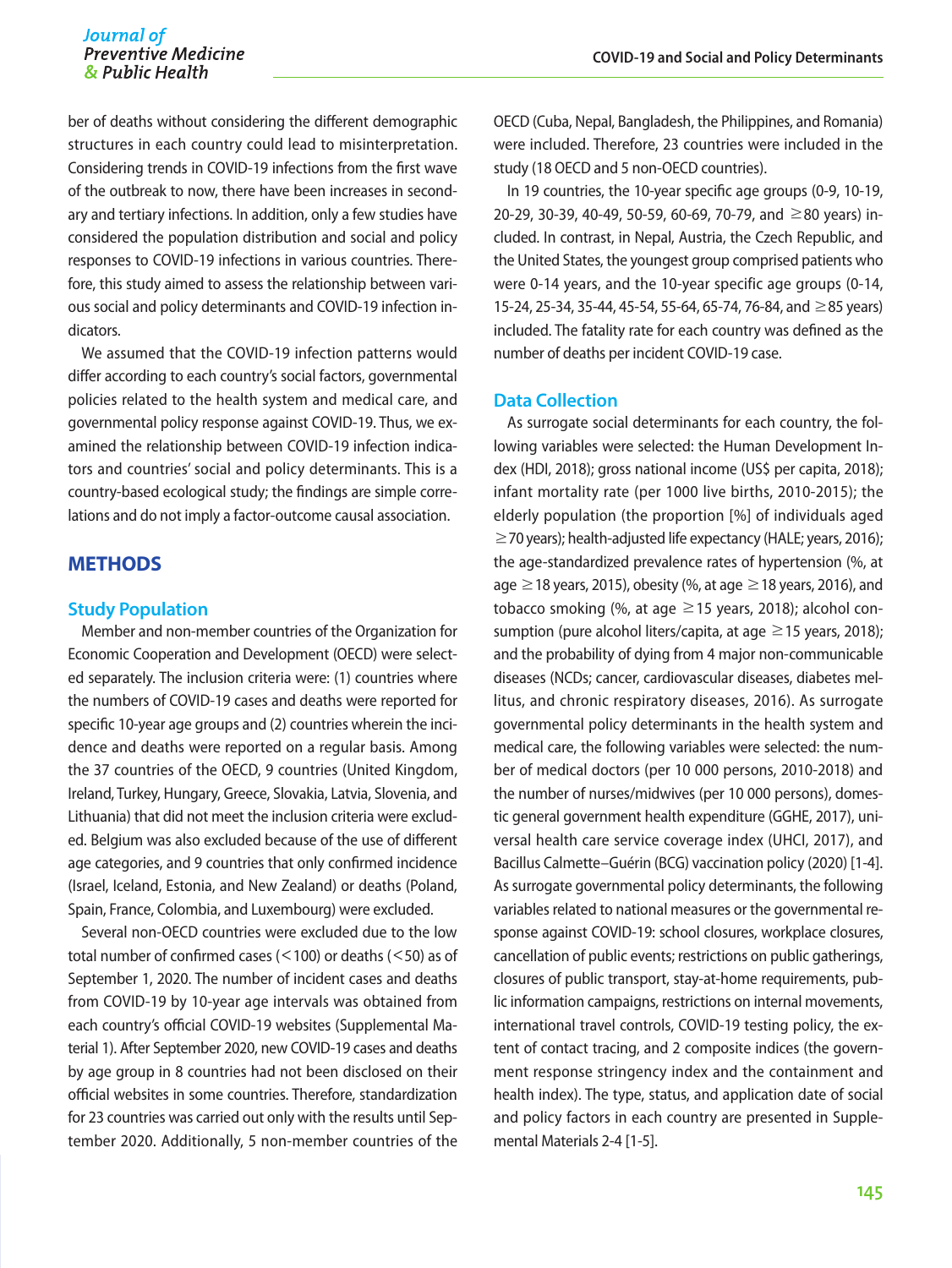#### **Statistical Analysis**

The country-based standard population (CSP; per 100 000 persons) was used for direct standardization; the CSP was defined as the sum of the age-specific population numbers in the 23 study countries. The number of people by age in each country was obtained from the 2019 World Population Prospects [2]. The directly standardized rates and indirectly standardized ratios were calculated using equations (1) and (2) [6,7].

Directly standardized rate (DSR):

$$
\text{DSR} = \frac{\sum_{i} (r_i * N_i)}{\sum_{i} N_i} \tag{1}
$$

Indirectly standardized ratio (ISR):

$$
ISR = \frac{\sum_{i} (R_i * n_i)}{\sum_{i} e_i} \tag{2}
$$

where  $i$  is the i-th age-specific group,  $R_i$  is the i-th age-specific rate in the CSP, *ri*, is the i-th age-specific rate in each country, *ei*, is the number of i-th age-specific events in each country, *ni* is the number of the i-th age-specific population in each country, and *Ni* is the number of the i-th age-specific population in the standard population.

Using direct or indirect age-standardized methods, the incidence, mortality, and fatality rates of COVID-19 in each country were calculated based on the CSP, such as the CSP-based age-standardized incidence rate (ASIR), standardized incidence ratio, the age-standardized mortality rate (ASMR), standardized mortality ratio, age-standardized fatality rate (ASFR) and standardized fatality ratio. Based on indirectly standardized ratios of <50, 50-59, or  $\geq$  100, the incidence, death, and fatality by country were classified as low, moderate, or high levels, respectively.

To identify the relationships of health indicators and policy responses to COVID-19 indicators in each country, Spearman correlation analyses, the Mann-Whitney test for 2 groups, and the Kruskal-Wallis test for  $\geq$  3 groups were conducted. Variables with a *p*-value <0.1 in the univariate analyses were selected. Since the 4 health indicators (HALE, life expectancy, elderly [%], HDI) were correlated with each other, only the proportion of the elderly (aged  $\geq$  70 years) was selected and included in the multivariable model. Workplace closure was correlated with the cancellation of public events, school closure, and stay-at-home restrictions. School closure was correlated with stay-at-home restrictions and restrictions on public gatherings. Restrictions on public gatherings were correlated with restrictions on internal movement and public transport restrictions. Therefore, 1 of the 5 above-mentioned variables for each outcome in the model was chosen, and only the variable with the largest β-value was included in the multivariate analysis for each model. Multiple regression models were constructed to select the relevant factors according to the incidence, mortality, and fatality patterns of each country. After constructing a multivariate model according to each outcome variable, non-significant explanatory variables were sequentially eliminated, starting with the variable with the highest *p*-value. When each explanatory variable reached a *p*-value <0.2, the elimination was stopped and the explanatory variables at that time were considered the relevant factors for the final model. The selected variables were as follows, according to each outcome variable (equations 3-5). Furthermore, lag periods such as 3-5 months, pre-3 months (as of June 1 or until June 1, 2020), or pre-5 months (as of April 1, 2020), were used to observe whether the prior response method or policy response was related to the COVID-19 epidemic indices as of September 1, 2020. All statistical analyses were performed using SAS version 9.4 (SAS Institute Inc.. Cary, NC, USA).

Multiple regression models for ASIR in each country (3)

 $Y[ASIR_{csp}]=\alpha+\beta_1$  [Number of medical doctors]+

- $\beta_2$  [Obesity prevalence]+ $\beta_3$  [Tobacco smoking prevalence]+
- $β$ <sub>4</sub> [BCG vaccination policy]+ $β$ <sub>5</sub> [Public gathering restriction]

Multiple regression models for ASMR in each country (4)

Y[ASMR<sub>csp</sub>]= $\alpha + \beta_1$  [Number of medical doctors]+

- $β_2$  [Obesity prevalence]+ $β_3$  [COVID-19 incidence]+
- $\beta_4$  [Elderly aged  $\geq$  70 years]+
- $β_5$  [Number of nurses/midwives]+ $β_6$  [Income support]+
- $\beta$ <sub>7</sub> [Death by major NCD]

Multiple regression models for ASFR in each country (5) Y[ASFR<sub>csp</sub>]=α+β<sub>1</sub> [Number of medical doctors]+

 $\beta_2$  [Number of nurses/midwives]+ $\beta_3$  [Obesity prevalence]+

 $\beta_4$  [Income support]+ $\beta_5$  [Elderly aged  $\geq$  70 years]

#### **Ethics Statement**

This research used public data from the websites and it does not require institutional review board approval.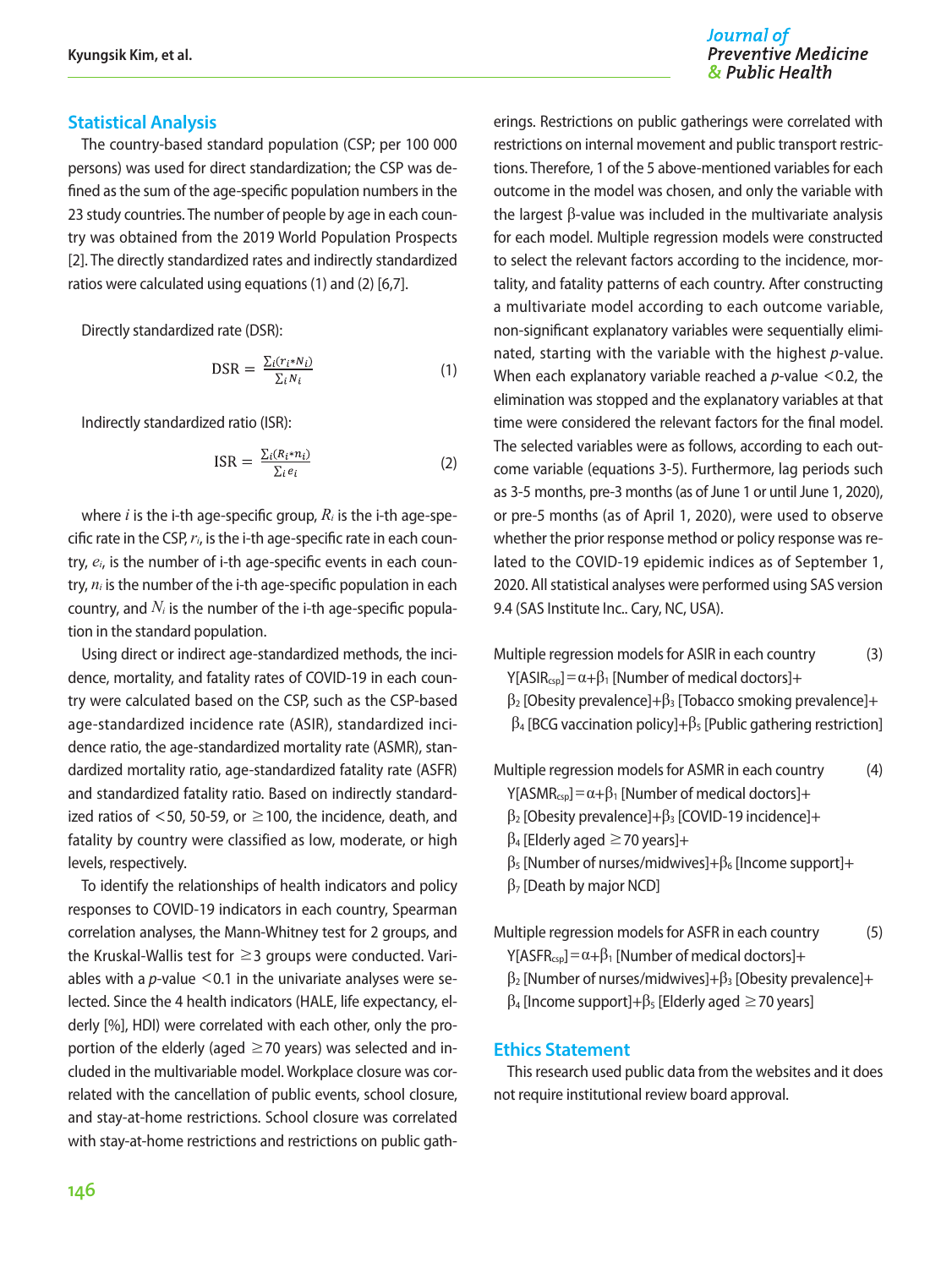## **RESULTS**

From January 1 to September 1, 2020, 8 829 576 COVID-19 cases and 346 989 deaths were reported in the 23 countries. A comparison of age-standardized rates and ratios using the standardized method showed that there were differences among the 23 countries (Table 1). The incidence rate was highest in Chile (ASIR, 2226.1/100 000 persons), whereas the lowest incidence rate was observed in Cuba (ASIR, 34.3/100 000 persons). The lowest and highest mortality rates were observed

|  |  |  | Table 1. The coronavirus disease 2019 indicators of incidence, mortality, and fatality across 23 countries |  |  |
|--|--|--|------------------------------------------------------------------------------------------------------------|--|--|
|  |  |  |                                                                                                            |  |  |

| Incidences <sup>1</sup>               | Incidence $(100 000)^2$ | Mortality (/1 000 000) <sup>2</sup> | Fatality <sup>2</sup> | Incidence <sup>3</sup> | Mortality <sup>3</sup> | Fatality <sup>3</sup> |
|---------------------------------------|-------------------------|-------------------------------------|-----------------------|------------------------|------------------------|-----------------------|
| Low levels of incidence               |                         |                                     |                       |                        |                        |                       |
| Low mortality and fatality            |                         |                                     |                       |                        |                        |                       |
| Korea                                 | 37.3                    | 3.2                                 | 1.39                  | 5.8                    | 2.1                    | 31.7                  |
| Japan                                 | 61.5                    | 2.8                                 | 1.66                  | $7.6\,$                | 2.0                    | 45.4                  |
| Australia                             | 99.4                    | 10.4                                | 1.60                  | 15.2                   | 8.0                    | 49.4                  |
| Low mortality; but moderate fatality  |                         |                                     |                       |                        |                        |                       |
| Cuba                                  | 34.3                    | 4.3                                 | 2.35                  | $5.0\,$                | 2.6                    | 58.2                  |
| Norway                                | 199.2                   | 21.2                                | 2.14                  | 30.5                   | 15.0                   | 55.6                  |
| Bangladesh                            | 186.7                   | 33.0                                | 2.14                  | 28.8                   | 19.7                   | 61.1                  |
| Czech Republic                        | 228.2                   | 26.5                                | 2.51                  | 31.7                   | 15.9                   | 62.3                  |
| Philippines                           | 217.8                   | 46.0                                | 2.53                  | 33.7                   | 28.2                   | 68.9                  |
| Denmark                               | 283.6                   | 40.8                                | 2.50                  | 43.3                   | 29.9                   | 70.0                  |
| Germany                               | 290.0                   | 35.5                                | 2.23                  | 42.2                   | 26.2                   | 63.7                  |
| Austria                               | 325.0                   | 48.8                                | 2.85                  | 46.0                   | 30.8                   | 74.3                  |
| Finland                               | 147.1                   | 20.3                                | 3.28                  | 21.4                   | 15.1                   | 91.9                  |
| Low mortality; but high fatality      |                         |                                     |                       |                        |                        |                       |
| Nepal                                 | 111.5                   | 15.9                                | 5.35                  | 20.2                   | 10.8                   | 137.5                 |
| Moderate mortality and fatality       |                         |                                     |                       |                        |                        |                       |
| Canada                                | 253.4                   | 87.5                                | 3.08                  | 43.0                   | 66.1                   | 94.2                  |
| Moderate levels of incidence          |                         |                                     |                       |                        |                        |                       |
| Low mortality and fatality            |                         |                                     |                       |                        |                        |                       |
| Portugal                              | 550.6                   | 55.8                                | 1.68                  | 81.5                   | 42.1                   | 48.8                  |
| Moderate mortality and fatality       |                         |                                     |                       |                        |                        |                       |
| Switzerland                           | 425.3                   | 70.4                                | 2.14                  | 68.6                   | 53.8                   | 64.2                  |
| Romania                               | 418.5                   | 97.0                                | 2.85                  | 69.8                   | 53.4                   | 71.6                  |
| Moderate mortality, but high fatality |                         |                                     |                       |                        |                        |                       |
| Netherlands                           | 344.7                   | 133.1                               | 3.47                  | 60.0                   | 97.7                   | 100.7                 |
| High mortality and fatality           |                         |                                     |                       |                        |                        |                       |
| Italy                                 | 286.7                   | 176.9                               | 4.45                  | 59.9                   | 128.5                  | 116.1                 |
| Mexico                                | 437.4                   | 512.3                               | 10.55                 | 68.1                   | 298.3                  | 280.6                 |
| High levels of incidence              |                         |                                     |                       |                        |                        |                       |
| High mortality, but moderate fatality |                         |                                     |                       |                        |                        |                       |
| <b>USA</b>                            | 1626.6                  | 399.3                               | 3.48                  | 244.5                  | 231.7                  | 87.8                  |
| Chile                                 | 2226.1                  | 401.8                               | 3.21                  | 345.6                  | 240.8                  | 78.4                  |
| High mortality, and fatality          |                         |                                     |                       |                        |                        |                       |
| Sweden                                | 746.2                   | 202.7                               | 3.39                  | 123.4                  | 153.8                  | 100.5                 |

Values are presented as country-based standard population (the sum of the number of the age-specific population in each country was used).

1 The incidence, death, and fatality by country were classified as low, moderate, or high levels based on indirectly standardized ratios of <50, 50-99, and ≥100 and fatality was classified as low, moderate, or high levels based on indirectly standardized ratios of  $\leq$  5, 5-9.9, and  $\geq$  10.

<sup>2</sup>Incidence, mortality, and fatality indicators were estimated based on direct standardization.

3 Incidence, mortality, and fatality indicators were estimated based on indirect standardization (observed cases \*100 / expected cases).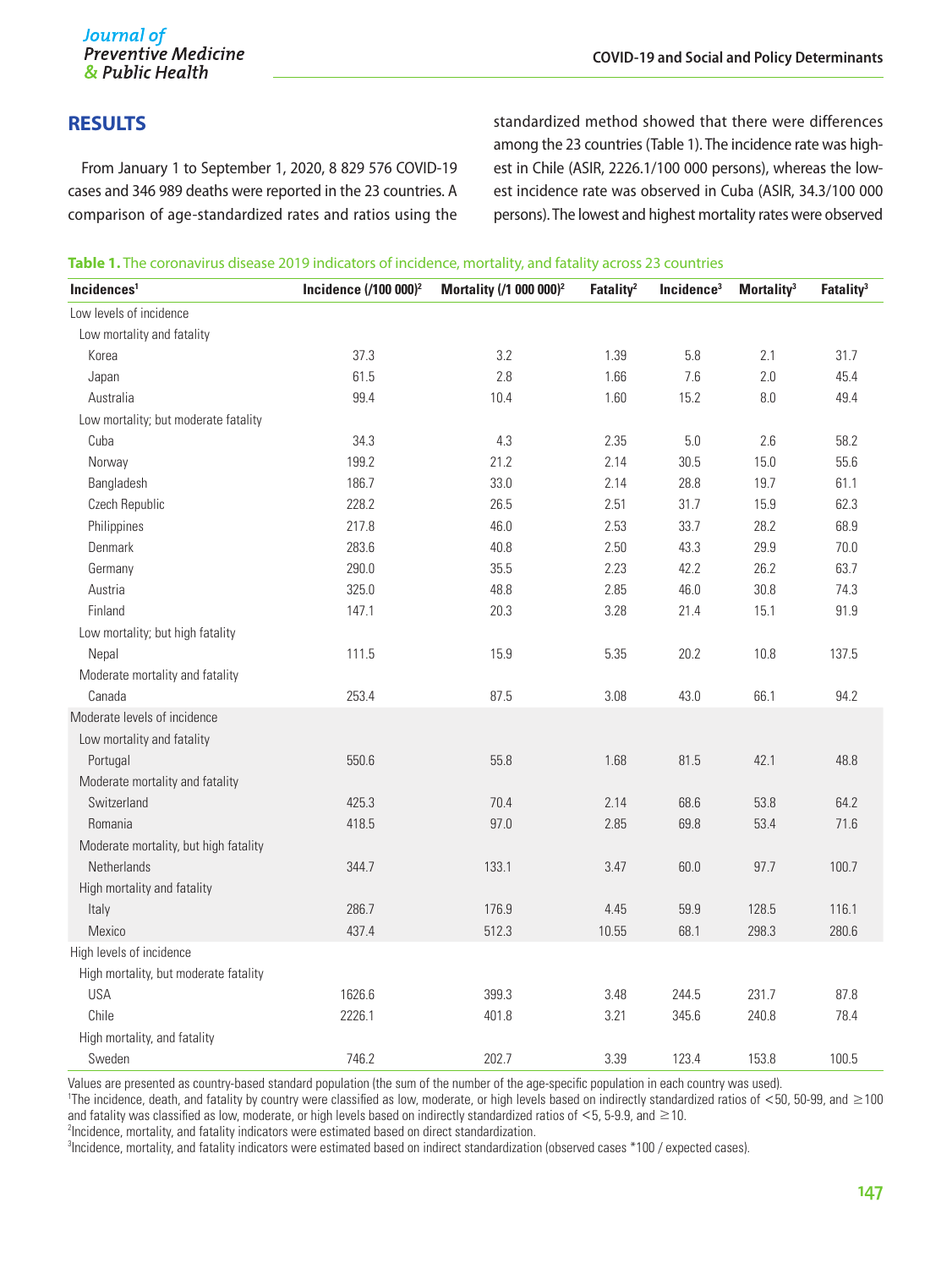in Japan and Mexico (CSP-based ASMR, 2.8, and 512.3/1 000 000 persons, respectively). The lowest and highest fatality rates were observed in Korea and Mexico, respectively (CSP-based ASFR, 1.39 and 10.55, respectively). In 3 countries (Korea, Japan, and Australia), the three COVID-19 indicators were low for mortality and fatality (<50 of each expected value by indirect standardization). Eleven countries (Cuba, Bangladesh, the Philippines, Denmark, Germany, Austria, Finland, Norway, the Czech Republic, Nepal, and Canada) had low incidence rates (<50 of each expected value by indirect standardization); however, Nepal had a high fatality rate (>100 of each expected value by indirect standardization), and the other countries had a moderate fatality rate (51-99 of the expected value by indirect standardization). Six countries (Portugal, Switzerland, Romania, the Netherlands, Italy, and Mexico) had moderate incidence, but varying mortality and fatality rates. The other 3 countries (United Staates, Mexico, and Sweden) with high incidence rates and mortality levels also had different fatality rates (United States and Chile: moderate fatality; Sweden: high

#### fatality).

In the multivariate regression model, at the national level, the incidence of COVID-19 was found to be positively related to the prevalence of obesity and smoking (for incidence,  $\beta$ = 0.849, *p*<0.001; β=0.682, *p*<0.001, respectively), whereas the incidence of COVID-19 was negatively related to the number of medical doctors in the population and public gathering restrictions (β=-0.672, *p*=0.001; β=-0.423, *p*=0.016, respectively). Of particular note, a BCG vaccination policy aimed at special groups or conducted in the general population in the past was positively related to COVID-19 incidence (β=0.341, *p*= 0.042) (Table 2).

The mortality rates across 23 countries were positively correlated with the prevalence of obesity, elderly aged over 70 years, and COVID-19 incidence (β=0.470, *p*=0.006; β=0.209, *p*=0.124;  $\beta$ =0.655,  $p$ <0.001), whereas they were negatively correlated with the number of medical doctors, number of nurses and midwives, income support and NCD deaths (β=-0.445, *p*=0.008; β=-0.215, *p*=0.139; β=-0.362, *p*=0.014; β=-0.207, *p*=0.147)

#### Table 2. Social and health determinants of COVID-19 incidence rates<sup>1</sup> across 23 countries

| Social and health determinants <sup>2</sup> |          | t-value  | <i>p</i> -value | <b>Model summary</b>   |
|---------------------------------------------|----------|----------|-----------------|------------------------|
| Medical doctors (/10 000)                   | $-0.672$ | $-4.115$ | 0.001           |                        |
| Obesity prevalence (%)                      | 0.849    | 6.124    | < 0.001         | <b>MLR</b>             |
| Tobacco smoking (%)                         | 0.682    | 5.702    | < 0.001         | $F(5.22) = 12.267$     |
| BCG vaccination policy <sup>3</sup>         | 0.341    | 2.204    | 0.042           | Adjusted $R^2 = 0.719$ |
| Public gathering restriction <sup>4</sup>   | $-0.423$ | $-2.676$ | 0.016           |                        |

COVID-19, coronavirus disease 2019; MLR, multivariable linear regression model; BCG, Bacillus Calmette–Guérin.

<sup>1</sup>Incidence rates per 100 000 persons (standardization using the country-based standard population).

2 MLR model: Y[Incidence]<sup>=</sup>a+b1[Doctors]+b2[Obesity]+b3[Tobacco]+b4[BCG]+b5[Public gathering restriction]. 3

<sup>3</sup>Grouped and coded from 'current national BCG vaccination policy for all' to 'current BCG vaccination for special groups or past national BCG vaccination policy for all'.

4 Coded from 'none' to 'stay-at-home restriction' 'to required'.

#### Table 3. Social and health determinants of COVID-19 mortality rates<sup>1</sup> across 23 countries

| Social and health determinants <sup>2</sup> |          | t-value  | <i>p</i> -value | <b>Model summary</b>   |
|---------------------------------------------|----------|----------|-----------------|------------------------|
| Medical doctors (/10 000)                   | $-0.445$ | $-3.079$ | 0.008           |                        |
| Nurse/midwifery personnel (/10 000)         | $-0.215$ | $-1.563$ | 0.139           | <b>MLR</b>             |
| Obesity prevalence (%)                      | 0.470    | 3.186    | 0.006           | $F(7,22) = 12.116$     |
| Elderly $(%)^3$                             | 0.209    | 1.628    | 0.124           | Adjusted $R^2 = 0.780$ |
| COVID-19 incidence                          | 0.655    | 5.276    | < 0.001         |                        |
| Income support <sup>4</sup>                 | $-0.362$ | $-2.273$ | 0.014           |                        |
| Death by major NCDs (%)                     | $-0.207$ | $-1.530$ | 0.147           |                        |

COVID-19, coronavirus disease 2019; MLR, multivariable linear regression model; NCDs, non-communicable diseases.

1 Mortality rates per 1 000 000 persons (standardization using the country-based standard population).

2 MLR model: Y[Mortality]=a+b1[Doctors]+b2[Obesity]+b3[COVID19 incidence]+b4[Elderly]+b5[Nurses/midwives]+b6[Income support] +b7[Death by major NCDs]. 3 People aged ≥70 years.

4 Coded from 'none' to 'cover the lost salary'.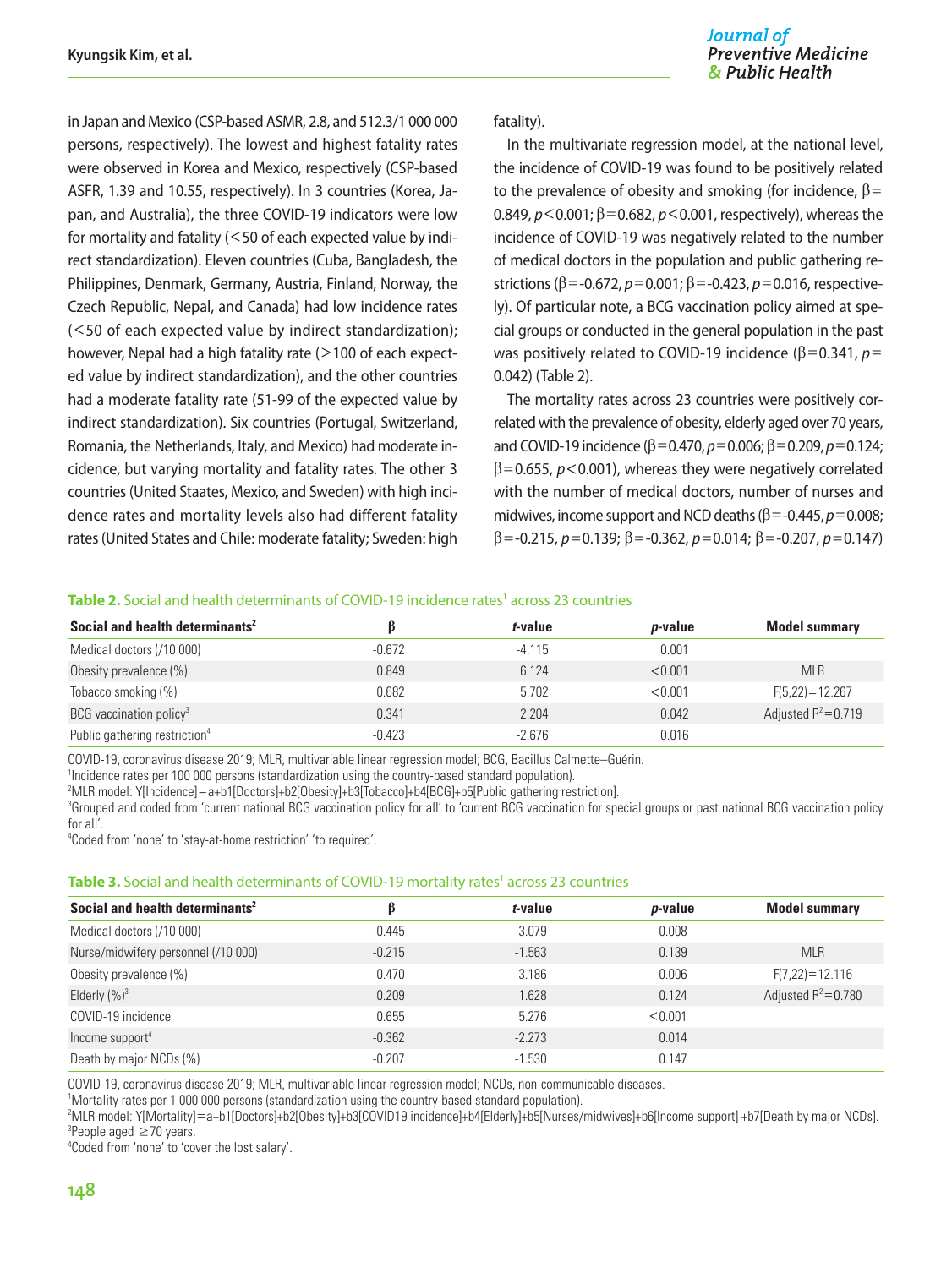|  |  |  | <b>Table 4.</b> Social and health determinants of COVID-19 fatality rates <sup>1</sup> across 23 countries |
|--|--|--|------------------------------------------------------------------------------------------------------------|
|--|--|--|------------------------------------------------------------------------------------------------------------|

| Social and health determinants <sup>2</sup> |          | t-value  | <i>p</i> -value | <b>Model summary</b>   |
|---------------------------------------------|----------|----------|-----------------|------------------------|
| Medical doctors (/10 000)                   | $-0.564$ | $-2.489$ | 0.023           |                        |
| Nurse/midwifery personnel (/10 000)         | $-0.372$ | $-1.732$ | 0.101           | <b>MLR</b>             |
| Obesity prevalence (%)                      | 0.781    | 3.358    | 0.004           | $F(5,22)=3.320$        |
| Income support $3$                          | $-0.449$ | $-1.803$ | 0.089           | Adjusted $R^2 = 0.345$ |
| Elderly $(\%)^4$                            | 0.350    | .487     | 0.155           |                        |

COVID-19, coronavirus disease 2019; MLR, multivariable linear regression model.

1 Fatality rates per 1000 persons (standardization using country-based standard population).

2 MLR model: Y[Fatality]=a+b1[Doctors]+b2[Nurses/midwives]+b3[Obesity]+b4[Income support]+b5[Elderly].

3 Coded from 'none' to 'cover the lost salary'.

4 People aged ≥70 years.

(Table 3). The fatality rates across 23 countries were positively correlated with the prevalence of obesity and elderly aged over 70 years (β=0.781, *p*=0.004; β=0.350, *p*=0.155), whereas they were negatively correlated with the number of medical doctors, number of nurses and midwives, and income support ( $\beta$ =-0.564, *p*=0.023; β=-0.372, *p*=0.101; β=-0.449, *p*=0.089) (Table 4).

#### **DISCUSSION**

We identified several social and policy determinants that could affect the incidence, mortality, and fatality rates of COV-ID-19 across 23 countries. It was confirmed that individual factors of each population and their health or policy responses influenced the COVID-19 indicators. In particular, the number of doctors and nurses is a fundamental factor to consider in the medical health system, and income support could be effective to control COVID-19 mortality and fatality as a policy response. Along with them, the BCG vaccination policy could be considered an efficient factor in the context of the COV-ID-19 outbreak.

In our study, strengthened governmental restriction policies (public gathering restrictions) were related to lower COVID-19 incidence. Each country implemented various quarantine measures to control the human-to-human transmission of COVID-19. However, not all policy control measures could be included in a multivariable model simultaneously due to overfitting [9]. Previous studies reported that the number of infected cases decreased as social distancing was strengthened by various government measures, the probability of staying at home increased by 5.8 times in countries with stronger enforcement measures, and movement in public places decreased by -18.2 units [8,9]. In a systematic review of influenza transmission, it was reported that overall travel restrictions had a limited effect on controlling influenza epidemics, especially when the R naught ( $R_0$ ) was above 1.9 [10]. However, since the COVID-19 pandemic had a higher  $R_0$  value over a longer period than the influenza epidemic, the effect of social distancing might be more powerful in the prevention of silent transmission [11,12]. These policy measures aim to limit the increase in new COV-ID-19 cases by minimizing social contact through blocking the social movement of people, and this policy can be seen as an important priority policy to prevent the spread of COVID-19.

Obesity, smoking, and BCG vaccination policy were positively correlated with COVID-19 incidence. Those factors could be understood as reflecting a type of individual-susceptible immunity. Generally, BCG vaccination policies aim to achieve a protective effect against tuberculosis at birth or during childhood [13], and it has been reported that BCG vaccination has a protective effect on all-cause mortality, yellow fever, and influenza [14]. It has been proposed that BCG vaccination has a protective effect against COVID-19 because BCG contains a 9-amino-acid sequence similar to that of SARS-CoV-2 [15]. In our study, BCG vaccination policies for special groups or the general population in the past were correlated with COVID-19 incidence. Both smoking and alcohol consumption behavior should be understood in the cultural context of each country. As a hypothesis, people who smoke in private smoking rooms with several smokers simultaneously could have a higher risk of COVID-19 infection [16]. Similar to smoking, alcohol is also consumed in a multi-use space; thus, both individual susceptibility-related factors and cultural behavior should be considered.

In the analysis of mortality and fatality, the number of doctors and nurses, the prevalence of obesity, the proportion of the elderly population, and income support were included as explanatory variables. Most of these variables have been sug-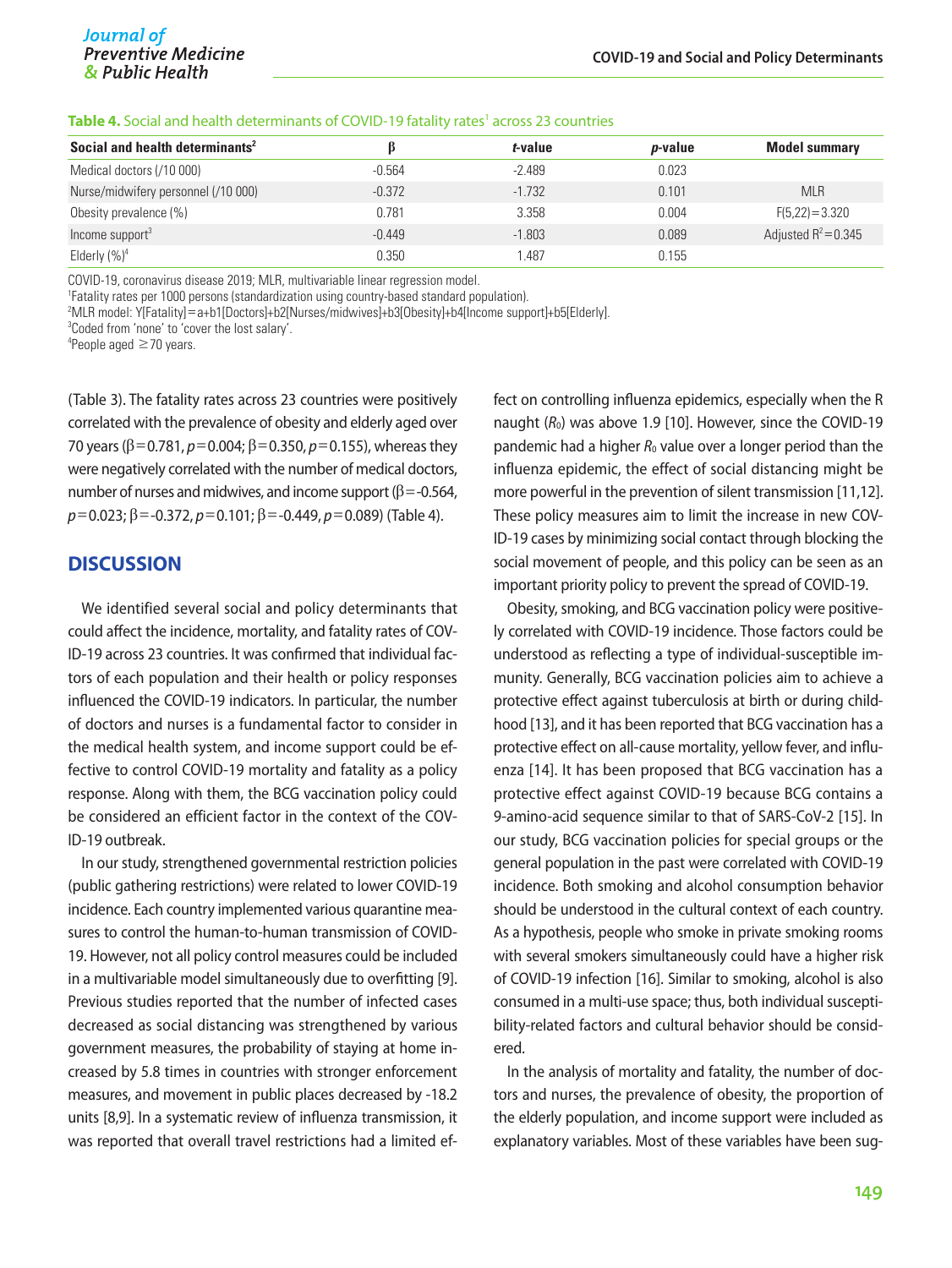#### Journal of **Preventive Medicine** & Public Health

gested as relevant factors in previous studies [17-21]. The inclusion of income support implies that it is an effective response to mitigate the severity of COVID-19 [19]. In addition, COVID-19 incidence was positively correlated with COVID-19 mortality, but not with fatality. Other factors (smoking and alcohol consumption) known to be related to mortality and fatality were not significant in this study. Therefore, further research is needed for a comprehensive assessment.

In a global pandemic of an infectious disease, various environmental factors should be considered, such as genetic differences between populations and climate-related factors (e.g., humidity, temperature) [22,23]. The number of medical doctors in this study was correlated with the incidence, mortality, and fatality rates of COVID-19. Therefore, it could be suggested that the number of medical doctors may have a direct impact on COVID-19 mortality and fatality. There is also an indirect interpretation whereby a high number of medical doctors indicates a high level of public hygiene in the country. Other hygiene-related factors can reduce the transmission of infectious diseases, such as (1) handwashing, (2) sneezing etiquette and (3) personal cleanliness [23,24]. Therefore, the observed association between COVID-19 incidence and the number of medical doctors should be cautiously interpreted. In addition, some previous studies suggested that the infant mortality rate, GGHE, and UHCI, which are indicators of the national health care system, may be associated with COVID-19 indicators, but significant associations for these variables were not observed in this study [25,26]. These factors may not be sufficient factors to predict the pandemic response [27].

This study had some limitations. First, all countries in the world were not targeted, and some countries with a high prevalence (e.g., Turkey and Brazil) were excluded. The number of confirmed cases and deaths was gathered until September 1, 2020, because cases and deaths of COVID-19 by age group in 8 countries after September 2020 were not disclosed on their official websites. Therefore, the rates may have been underestimated. Second, recent cases of secondary and tertiary infections were excluded. Therefore, further research is needed, as these results may differ after vaccine-induced immunity. Third, the rates were not standardized by sex. However, to obtain fatality rates that are compatible between different countries, sex also needs to be standardized, since male patients with COVID-19 have a higher risk of a severe clinical course. However, sex and age could not be controlled simultaneously because of incomplete data. Fourth, we observed many social indicators related to the healthcare system, health infrastructure, and epidemiological indices. Instead, available lag periods, such as 3-5 months, pre-3 months (as of June 1 or until June 1, 2020), or pre-5 months (as of or until April 1, 2020), were used to observe whether the prior response method or policy response was related to the COVID-19 epidemic indices as of September 1, 2020. Fifth, possible factors related to COVID-19 infection indicators were not considered in this study, such as underlying diseases (diabetes, renal failure, cancer, and cardiovascular disease). Lastly, a careful interpretation is needed regarding the significance of the explanatory variables that were included in the multiple regression model.

This study is an ecological study and it does not imply direct causal relationships; instead, it suggests certain hypotheses. Nevertheless, these findings suggest that some social and policy determinants related to social factors, national policies for integrated health systems, and governmental policy responses against COVID-19 may contribute to reducing the incidence and improving the mortality and fatality rates of COVID-19.

## **SUPPLEMENTAL MATERIALS**

Supplemental materials are available at [https://doi.org/10.](https://doi.org/10.3961/jpmph.21.396) [3961/jpmph.21.396](https://doi.org/10.3961/jpmph.21.396).

## **CONFLICT OF INTEREST**

The authors have no conflicts of interest associated with the material presented in this paper.

## **FUNDING**

This study was supported by a grant from Seoul National University Hospital (2021).

## **ACKNOWLEDGEMENTS**

None.

## **AUTHOR CONTRIBUTIONS**

Conceptualization: Jeung YD, Choi J, Park SK. Data curation: Jeung YD, Kim K, Park SK. Formal analysis: Jeung YD, Kim K, Park SK. Funding acquisition: Park SK. Methodology: Jeung YD, Kim K, Park SK. Project administration: Jeung YD, Kim K, Park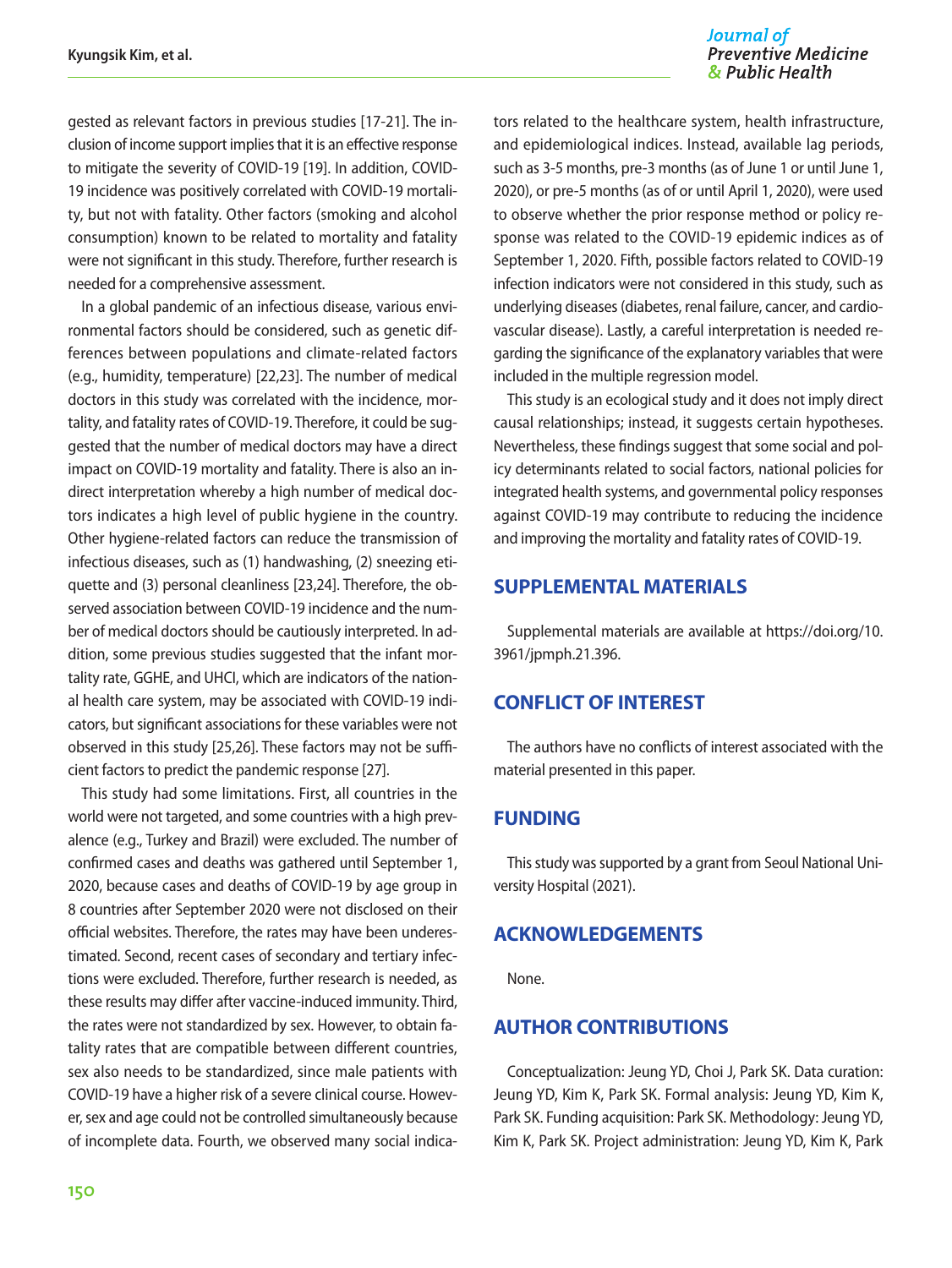SK. Writing – original draft: Jeung YD, Kim K, Park SK. Writing – review & editing: Kim K, Choi J, Park SK.

## **ORCID**

Kyungsik Kim *https://orcid.org/0000-0001-9007-7025* Young-Do Jeung *https://orcid.org/0000-0003-0229-0841* Jeoungbin Choi *https://orcid.org/0000-0001-7655-6273* Sue K. Park *https://orcid.org/0000-0001-5002-9707*

## **REFERENCES**

- 1. United Nations Development Programme. Human development report 2019. Beyond income, beyond averages, beyond today: inequalities in human development in the 21st century; 2019 [cited 2021 Jul 14]. Available from: [http://hdr.undp.](http://hdr.undp.org/en/content/human-development-report-2019) [org/en/content/human-development-report-2019.](http://hdr.undp.org/en/content/human-development-report-2019)
- 2. United Nations. World population prospects 2019: data query [cited 2021 Jul 14]. Available from: [https://population.un.org/](https://population.un.org/wpp/DataQuery/) [wpp/DataQuery/](https://population.un.org/wpp/DataQuery/).
- 3. World Health Organization. World health statistics 2020 [cited 2021 Jul 14]. Available from: [https://www.who.int/data/gho/](https://www.who.int/data/gho/publications/world-health-statistics) [publications/world-health-statistics](https://www.who.int/data/gho/publications/world-health-statistics).
- 4. The BCG World Atlas, 3rd Edition. A database of global BCG vaccination policies and practices [cited 2021 Jul 14]. Available from:<http://www.bcgatlas.org/index.php>.
- 5. Our World in Data. Policy responses to the coronavirus pandemic [cited 2021 Jul 14]. Available from: [https://ourworldin](https://ourworldindata.org/policy-responses-covid)[data.org/policy-responses-covid](https://ourworldindata.org/policy-responses-covid).
- 6. Ahmad OB, Boschi-Pinto C, Lopez AD, Murray CJ, Lozano R, Inoue M. Age standardization of rates: a new WHO standard; 2001 [cited 2021 Jul 14]. Available from: [https://www.who.](https://www.who.int/healthinfo/paper31.pdf) [int/healthinfo/paper31.pdf](https://www.who.int/healthinfo/paper31.pdf).
- 7. Korean Society for Preventive Medicine. Chapter 3. Measurement of disease, death, and health level. In: Preventive Medicine and Public Health. 4th ed. Seoul: Gyechuk Culture Publishing; 2021, p. 94-97 (Korean).
- 8. Hussain AB. State policies decrease movement during COVID-19. Contexts 2020;19(4):51-55.
- 9. Tang KH. Movement control as an effective measure against Covid-19 spread in Malaysia: an overview. Z Gesundh Wiss 2020:1-4.
- 10. Mateus AL, Otete HE, Beck CR, Dolan GP, Nguyen-Van-Tam JS. Effectiveness of travel restrictions in the rapid containment of human influenza: a systematic review. Bull World Health Organ

2014;92(12):868-880D.

- 11. Alimohamadi Y, Taghdir M, Sepandi M. Estimate of the basic reproduction number for COVID-19: a systematic review and meta-analysis. J Prev Med Public Health 2020;53:151-157.
- 12. Moghadas SM, Fitzpatrick MC, Sah P, Pandey A, Shoukat A, Singer BH, et al. The implications of silent transmission for the control of COVID-19 outbreaks. Proc Natl Acad Sci U S A 2020; 117(30):17513-17515.
- 13. Puvacić S, Dizdarević J, Santić Z, Mulaomerović M. Protective effect of neonatal BCG vaccines against tuberculous meningitis. Bosn J Basic Med Sci 2004;4(1):46-49.
- 14. Arts RJ, Moorlag SJ, Novakovic B, Li Y, Wang SY, Oosting M, et al. BCG vaccination protects against experimental viral infection in humans through the induction of cytokines associated with trained immunity. Cell Host Microbe 2018;23(1):89-100.
- 15. Tomita Y, Sato R, Ikeda T, Sakagami T. BCG vaccine may generate cross-reactive T cells against SARS-CoV-2: in silico analyses and a hypothesis. Vaccine 2020;38(41):6352-6356.
- 16. Mendez AD, Escobar M, Romero M, Wojcicki JM. Overcrowding and exposure to secondhand smoke increase risk for COV-ID-19 infection among Latinx families in the greater San Francisco Bay Area. Tob Induc Dis 2021;19:79.
- 17. Khan JR, Awan N, Islam MM, Muurlink O. Healthcare capacity, health expenditure, and civil society as predictors of COVID-19 case fatalities: a global analysis. Front Public Health 2020; 8:347.
- 18. Gallo Marin B, Aghagoli G, Lavine K, Yang L, Siff EJ, Chiang SS, et al. Predictors of COVID-19 severity: a literature review. Rev Med Virol 2021;31(1):1-10.
- 19. Lee H, Lee JR, Jung H, Lee JY. Factors associated with incidence, mortality, and case fatality of COVID-19: a natural experimental study in South Korea. SSRN [Preprint]. 2020 [cited 2021 Jul 14]. Available from: <http://dx.doi.org/10.2139/ssrn.3675411>.
- 20. Caussy C, Pattou F, Wallet F, Simon C, Chalopin S, Telliam C, et al. Prevalence of obesity among adult inpatients with COVID-19 in France. Lancet Diabetes Endocrinol 2020;8(7):562-564.
- 21. Abedi V, Olulana O, Avula V, Chaudhary D, Khan A, Shahjouei S, et al. Racial, economic, and health inequality and COVID-19 infection in the United States. J Racial Ethn Health Disparities 2021;8(3):732-742.
- 22. Norwegian Institute of Public Health. Hand hygiene and cough etiquette: advice and information to the general public; 2021 [cited 2021 Dec 22]. Available from: [https://www.fhi.no/en/](https://www.fhi.no/en/op/novel-coronavirus-facts-advice/facts-and-general-advice/hand-hygiene-cough-etiquette-face-masks-cleaning-and-laundry/) [op/novel-coronavirus-facts-advice/facts-and-general-advice/](https://www.fhi.no/en/op/novel-coronavirus-facts-advice/facts-and-general-advice/hand-hygiene-cough-etiquette-face-masks-cleaning-and-laundry/) [hand-hygiene-cough-etiquette-face-masks-cleaning-and-](https://www.fhi.no/en/op/novel-coronavirus-facts-advice/facts-and-general-advice/hand-hygiene-cough-etiquette-face-masks-cleaning-and-laundry/)